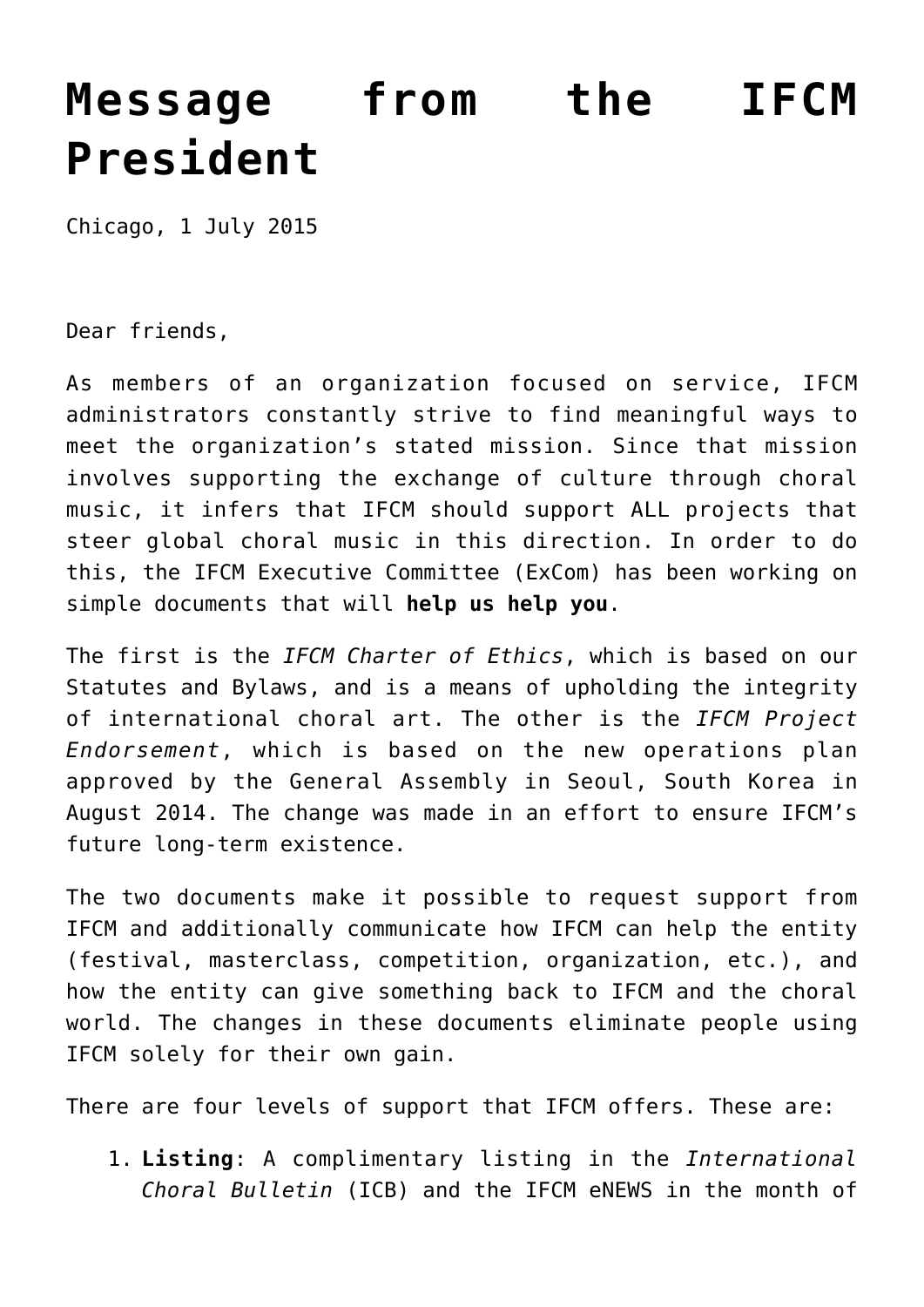the activity for festivals, competitions, etc. There is no need to apply for this level, only to submit information to Nadine Robin, IFCM Office Manager (nrobin@ifcm.net).

- 2. **Support**: A written request should be sent to the IFCM Executive Committee (ExCom), who, after discussion, will approve or refuse the applicant. If approved, it may result in a statement on the project programme to the effect of "This project is supported by the International Federation for Choral Music," and may involve the temporary use of the IFCM Logo.
- 3. **Endorsement**: The *IFCM Project Endorsement* should be sent to the ExCom, who will approve or refuse the applicant. If approved, it may result in a "Letter of Welcome from the IFCM President" in the programme booklet and possible financial assistance from IFCM. The applicant must include the IFCM Logo on all publications for this project and include "This project is endorsed by the International Federation for Choral Music."
- 4. **Contract**: The *IFCM Project Partnership* should be sent to the ExCom, who will approve or refuse the applicant. If approved, a contract will be drawn up by IFCM's attorney formalizing the relationship between IFCM and the event, which will include, but not be limited to: organization of leadership, artistic consultancy, funding guidelines, distribution of profit and loss, reporting requirements, etc.

You will hear a great deal about this restructuring in future issues of the *International Choral Bulletin*, the *eNews*, and on IFCM's website. Our goal is to highlight all extraordinary international choral events and, at the same time, maintain the highest level of integrity so that all those who choose to be involved will be aware and assured that this event is something that is living up to the highest global choral